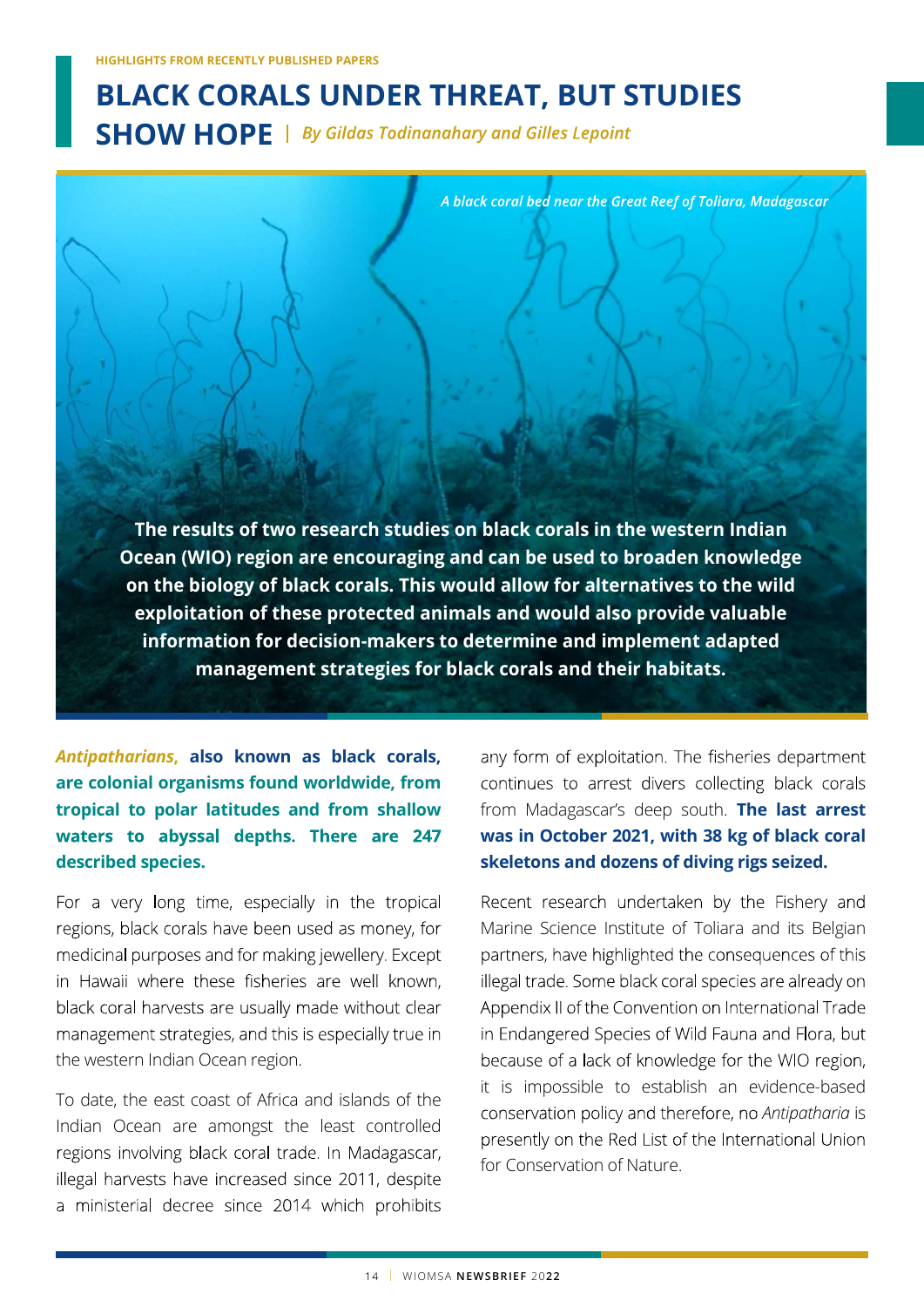## Conservation and Biology of Black Corals project

The two research papers reported on in this article are the results of the Conservation and Biology of Black Corals (COBICO) project the Great Reef of Toliara. (2018 to 2022), funded by the National Fund of<br>
The four species did not present significantly **Scientific Research (Belgium) and the Fishery** and Marine Science Institute of Toliara. The the state of the state of Toliara and Marine Science Institute of Toliara. The first is on the mechanical properties of four black mot is on the mechanical properties of idea back<br>coral species found along a shallow area of Toliara<br>the flexural stiffness was significantly higher in whip Great Reef and a first in situ cultivation study of Cirrhipathes anguina.

Dugauquier et al. (2021) measured the modulus of elasticity in tension or compression and the flexural stiffness of both branched and whip-shaped conditions. The study was performed on 12 colonies of four black coral species (whip corals Cirrhipathes anguina and Stichopathes cf. maldivensis,

and the branched corals Cupressopathes abies and Cupressopathes cf. pumila) collected at two sites on

higher in the distal segment of colonies, compared species compared with branched ones. In the whip species, flexural stiffness was also higher in the basal segment compared with the other two segments.

These results, especially the flexural stiffness, antipatharians living under similar environmental and suggest that the different morphologies of the species correspond to their contrasted feeding strategies in a similar strong current environment.



Figure 1. Diagrams of food capture by colonies of antipatharians with different morphologies. A. In whip corals, food capture is reduced when the skeleton bends under the current. In a vertical position, the skeleton maintains all the polyps in an optimized feeding position. B. In branched corals, there is less reduction of food capture when the skeleton bends under the current. The food capture area remains functional because of the polyps on the branches and pinnules. Source: modified from Dugauquier et al., 2021.

# The feasibility of transplanting whip black corals

In May 2019, Godefroid et al., performed experimental research on working underwater with black coral nubbins of the Cirrhipathes anguina well exposed to the waves and current generated species from the Great Reef of Toliara. The  $\lim$  by the dominant south wind, while the GV is a basin of the experiment was to test the feasibility of approximately 1.5 km in length and 300 m width of transplanting the whip black corals at two situated in the flat of the reef and well protected sites with distinct environmental conditions: North Pass (NP, 23 m depth) and Grande Vasque

(GV, 13 m depth). Apart from depth (and light, accordingly), current regimes also differ. The NP is from the swell.